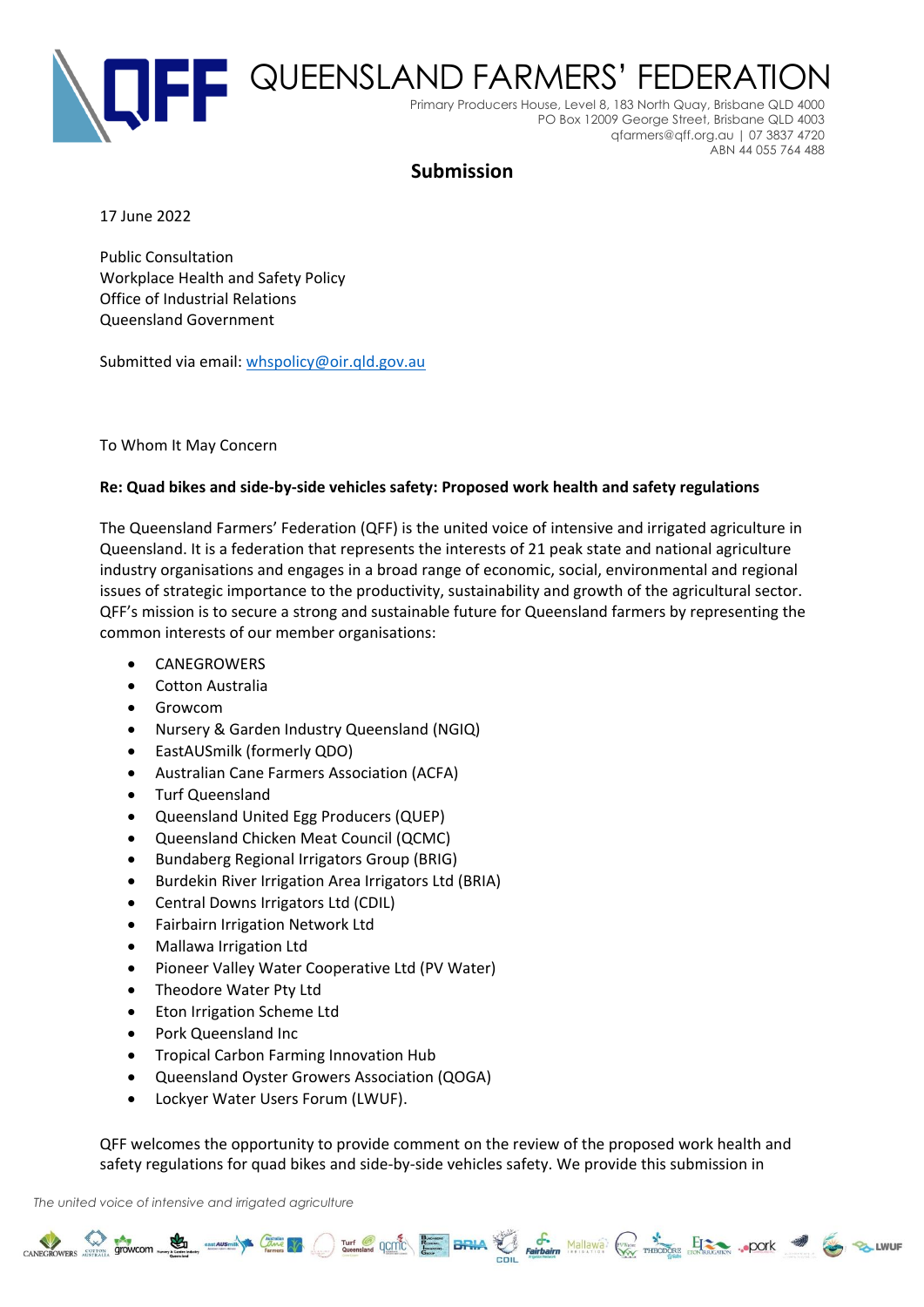

consultation with but without prejudice to any additional submission from our members or individual farmers.

Workplace health and safety is an important consideration for the agricultural sector and for farming enterprises across Queensland. QFF supports a continued focus on supporting farmers to make changes within their business operations that will effectively make farms safer workplaces, reduce workplace injuries and fatalities and improve the overall health and wellbeing of farmers.

Whilst QFF supports the intent behind the proposed regulations as an attempt to improve on-farm safety in relation to the operation of quad bikes and side-by-side vehicles, we have a number of concerns relating to the detail of the proposal pertaining to the inclusion of side-by-side vehicles which follow:

- QFF is concerned that safety statistics relating to the operation of quad bikes are being used to drive unnecessary regulation for side-by-side vehicles. QFF requests that consideration be given to remove side-by-side vehicles from the proposed regulation due to lack of supporting evidence. QFF maintains that quad bikes and side-by-side vehicles should be treated separately as they are operated differently and pose different risks. For example, side-by-side vehicles all have roll over protection, sunshades, reduced horsepower, are fitted with seatbelts and drive more like a car with a steering wheel. Due to the nature of the operation of a side-by-side vehicle, QFF maintains that holding a current drivers licence should be sufficient in determining an operator's competence to operate a side-by-side vehicle without further requirements.
- Failing the removal of side-by-side vehicles entirely from the proposed regulations, QFF recommends the complete removal of the requirement to wear a helmet when operating a side-by-side vehicle. QFF maintains that there is insufficient evidence to support that wearing a helmet will in any way reduce the risk of operating a side-by-side vehicle and it is not a requirement of the manufacturer's operating manual, whereas it is for quad bikes. Within the National Coronial Information System (NCIS) data that AgHealth Australia possess, they cannot identify a single fatal case since 2001 where a seat belt was being used at the time of the incident when operating a side-by-side vehicle. Therefore, the requirement to wear a seatbelt should override and replace the proposal to wear a helmet when operating a side by side vehicle.
- The prescriptive nature of the introduction of the proposed regulations is also of concern. QFF does not support the introduction of regulation which will not help improve on-farm safety in practical terms. Subsequently, QFF recommends provisions to be included for individual farming enterprises to conduct a risk assessment and develop operating procedures and policies that will enable them to not be required to follow the regulations if they operate within defined safety parameters.

In addition to the points outlined, QFF requests consideration be given to the provision of subsidies to farmers who would fall under any proposed new regulations to assist them to adhere to complying, particularly in relation to purchasing compulsory training or safety equipment.

QFF acknowledges the safety risks and related injury statistics in regard to the operation of quad bikes on-farm and does not oppose the introduction of the proposed safety regulations pertaining to the safe operation of quad bikes.

QFF does, however, propose the introduction of financial enticements in the form of rebates, to encourage primary produces to move from quad bikes to side by side vehicles. A similar subsidy program is currently working well in NSW and Victoria. When considering the hierarchy of safety controls, elimination and substitution are the two most effective measures, and ultimately a move